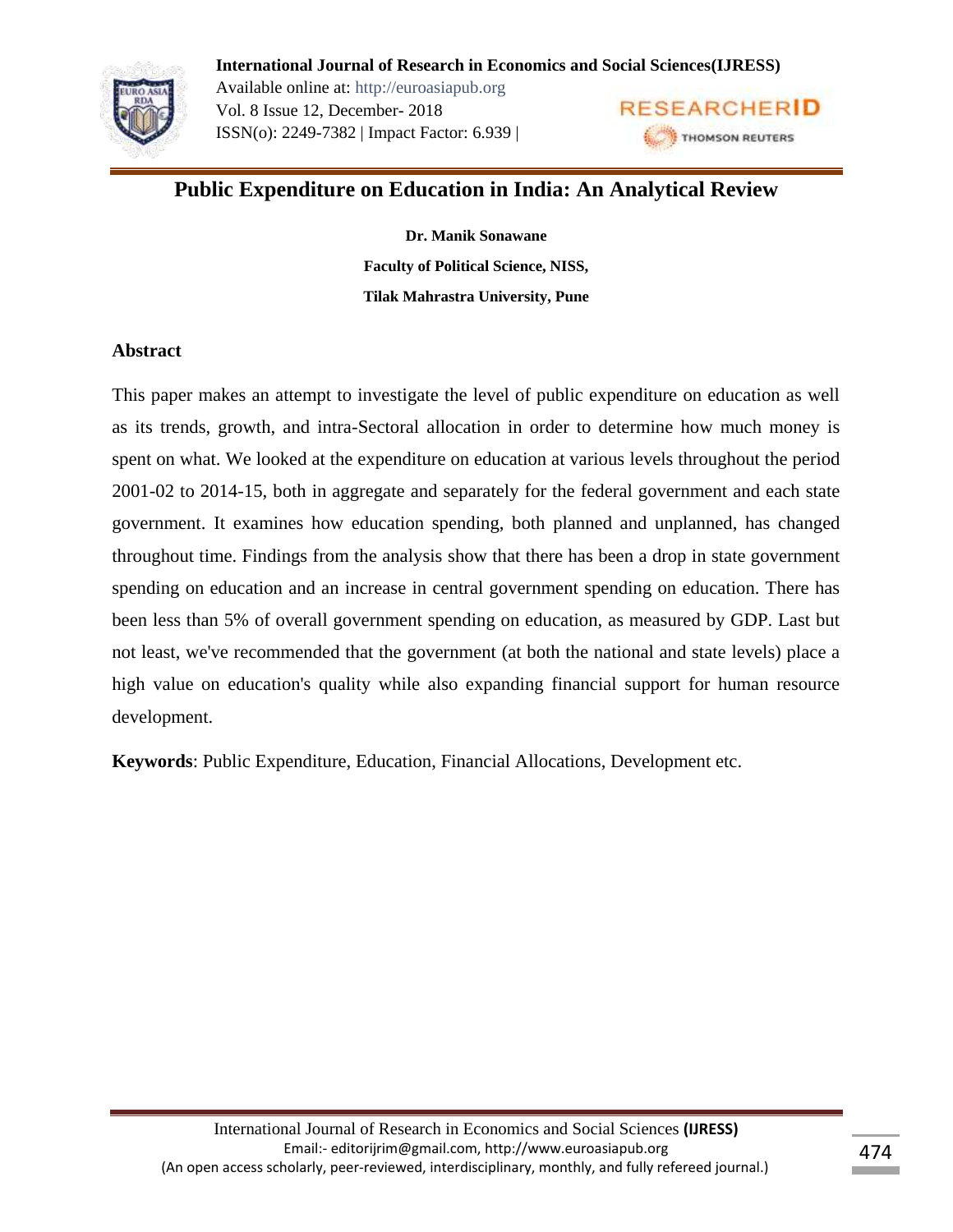Available online at: http://euroasiapub.org Vol. 8 Issue 12, December- 2018 ISSN(o): 2249-7382 | Impact Factor: 6.939 |



# **Introduction**

In general, education is seen as a vital social sector component. An investment in education is viewed as such since it serves as a source of input for the building of long-term value in human capital. As a result, workers' productivity rises, contributing to the growth and development of the country's economy as a whole. The educational sector's ability to grow and improve in quality depends heavily on the availability of financial resources. In the past, education was the sole responsibility of the states. However, in 1976, the federal and state governments joined forces to ensure that educational opportunities for all people remained plentiful, high-quality, easily accessible, and equitable. There is widespread agreement in India that education suffers from a chronic lack of resources, particularly in rural areas. Aside from the fact that it is a nonprofit endeavour, education merits special attention due to its role as a development activity that affects everyone. Education planners should keep in mind the importance of equity, efficiency, and diversity when making decisions. The most effective way to fund education would be based on the immediate as well as the long-term effects of education.

#### **Sources of finance**

The funding of education in India is heavily influenced by non-governmental organisations, corporate investment, and the spending of individual households. Spending by federal, state, and local governments as well as non-profit organisations is included in the public sector (Zila Parishads, Municipalities and Panchayats).

# **Financing of Education in India**

Over the last three decades, there has been a significant shift in the amount of money spent on higher education in the United States. Numerous committees and commissions have been formed to study education finance and financing over the years; the subject has been discussed by many of them. The Kothari Commission, which was established in 1966, and the National Education Policy, which was established in 1970, affected Indian education policy. (1968). According to the results of the Kothari Commission, a goal of 6 percent of GDP for educational expenses was established in 1986, and it should be realised by 1990, according to the commission's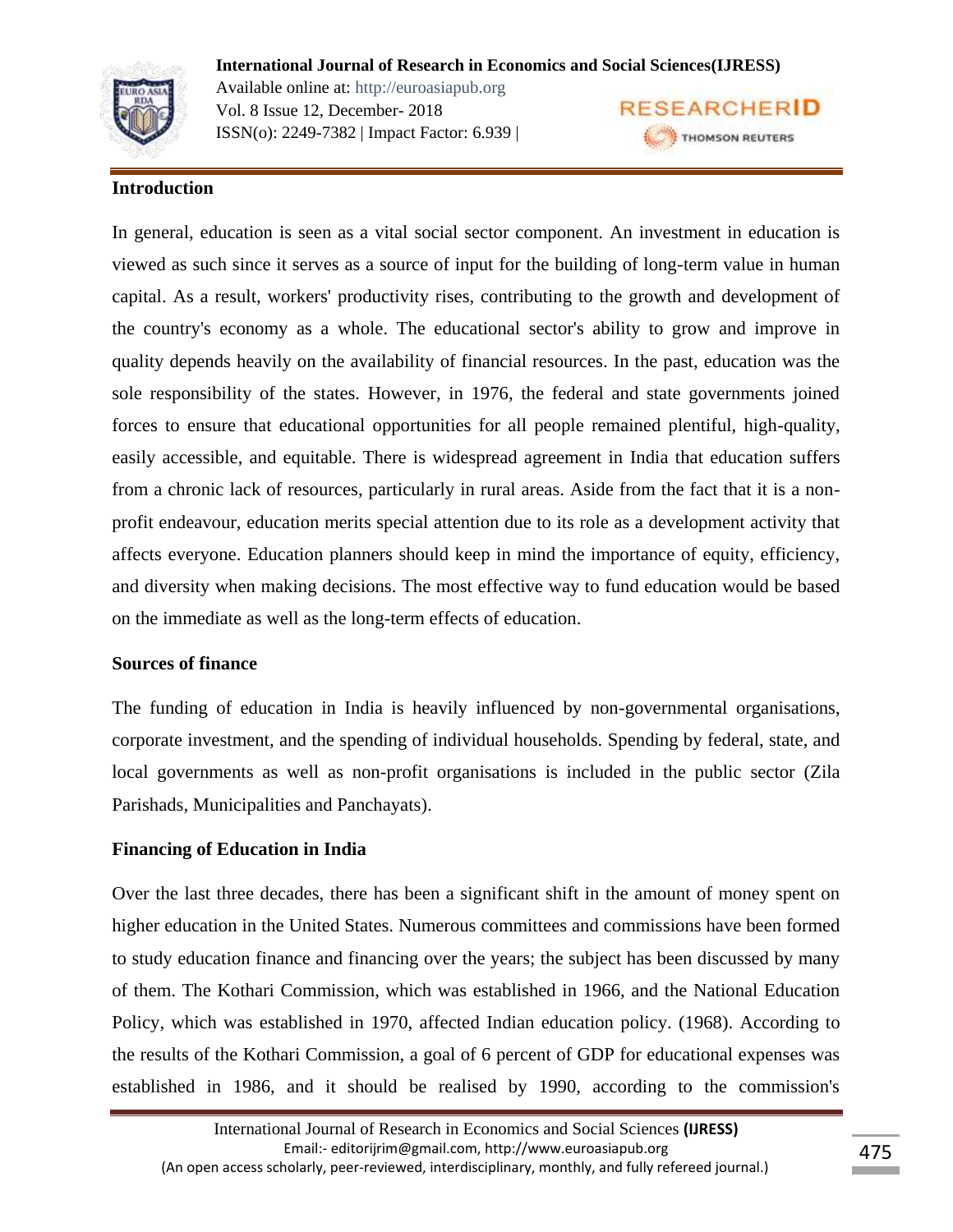

**International Journal of Research in Economics and Social Sciences(IJRESS)** Available online at: http://euroasiapub.org **RESEARCHERID** Vol. 8 Issue 12, December- 2018 ISSN(o): 2249-7382 | Impact Factor: 6.939 | THOMSON REUTERS

recommendations. Also advocated was a gradual increase in education spending until it reached six percent of national revenue as soon as practicable in 1968, with the goal of reaching six percent by the year 2000. Policy on Education in the United States Specifically, the National Educational Policy of 1986 stated that more than six percent of national income would be given to education from the ninth plan onward, and this goal was met. According to the Saikia Committee (1996), 6 percent of gross national product (GNP) should be devoted to education, with half of that amount going to primary and elementary institutions. National Common Minimum Policy of the United Progressive Alliance (UPA) government specified that public expenditure on education would be increased to 6 percent of GDP, with half of this amount dedicated to primary and secondary sectors. Accordingly, the current study will provide an overview of public education financing in India, including the amount and composition of education expenditure.

# **Literature Review**

There have been a number of studies conducted in India that have looked at the expenditure on education. Some of them are as follows:

It is estimated that public investment in education accounts for approximately 3.6 percent of gross national product (a significant rise from 1.2 percent in 1950-51), however this figure is significantly lower than the Kothari Commission's proposal of 5 percent. As a proportion of total plan spending, education expenditures declined from 7.9 percent in the first five-year plan to 2.6 percent in the sixth five-year plan over the course of the plan's lifespan.Investing less than the desired 6% of GDP in education is seen as a major reason for our educational goals and targets not being met, according to Jandhyala (2006) in his article "On Allocating 6% of GDP to Education." If there is political will, he concludes that obtaining the objective of 6% GDP is not difficult.

It was observed in a working paper by Anuradha and Tanuka (2008), "Public Expenditure on Education in India," that the share of public expenditure on education was less than 4% as a percentage of GDP. For the period 1990-91 to 2003-04, public education expenditure in current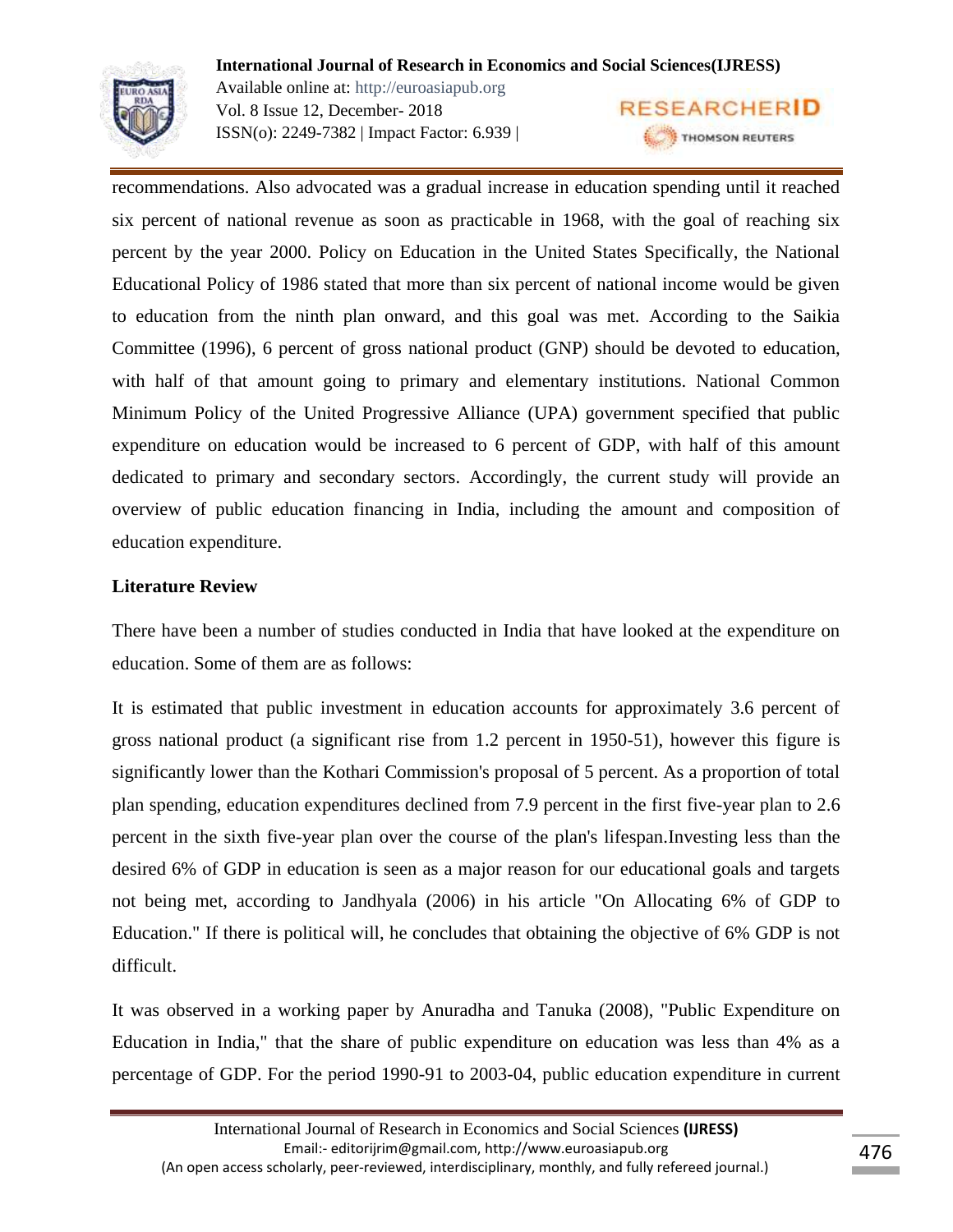

prices grew at a pace of 13.4 percent per year. The current decade has seen a decrease in growth. According to their findings, spending grew at a far lower rate of 6.5% over the same time period when assessed at constant prices. A growing role for the federal government in funding public education is also revealed by the study.

According to Tasleem (2016), who wrote a study titled "Trends, Growth and Changing Patterns of Public Expenditure on Education in India," national and state governments in India have spent between three and four percent of GDP on education since 2001.

These are only a few of the papers that have contributed to this paper in a significant way. After evaluating a wide range of literature, we have concluded that no major work appears to exist that establishes a link between educational success in India and the degree of spending expended by our government. For this reason, this study attempts to close a gap in the existing literature.

# **Objectives**

There are someobjective for this research, which are as follows:

1. To examine the patterns and volume of educational expenditure by the Indian government at the national and state levels.

2. The second objective is to investigate the shifting patterns of public investment on education.

# **Methodology of the study**

Over the period 2001-02 to 2014-15, we gathered data on total education expenditure, which was then converted into primary data based on secondary data. The data on expenditure on education is derived from the fiscal analysis of the Indian government, which was collected by the Ministry of Human Resource Development of the Government of India. Descriptive statistics were employed to analyse the data, and they were quite effective.

# **Expenditure on education by the federal government and state governments**

The federal government, state governments, municipal governments, and the private sector are all major funding sources in the field of education.The central focus of this article is on public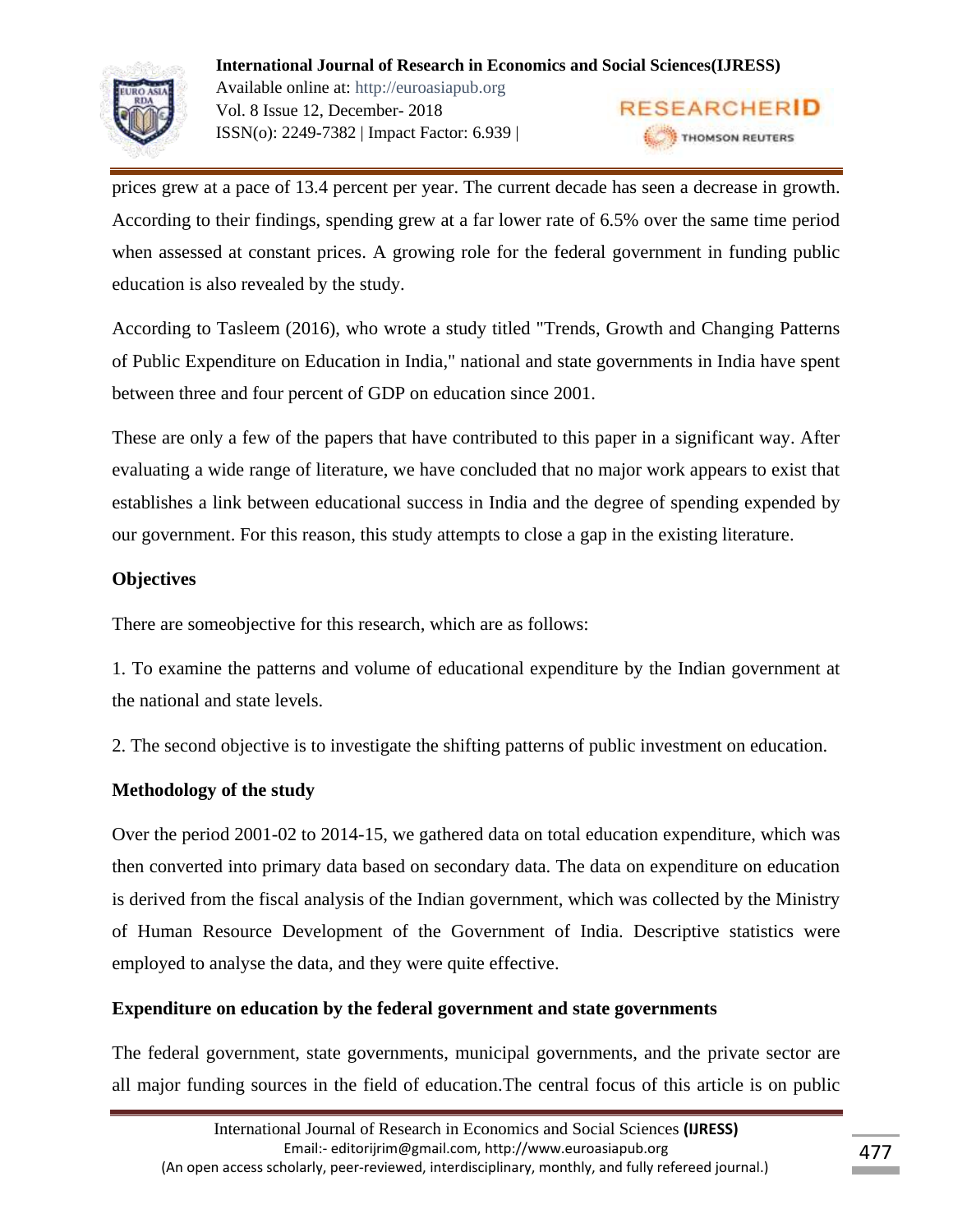

expenditure on education by the federal government and state governments. Table 1 shows the entire budgetary expenditure on education, as well as the respective shares borne by the Centre and the States.

Over the preceding fifteen years, there have been a number of noteworthy developments in the financing of education that have been noted. According to the most recent available data, the share of state government expenditures in overall spending has declined from 82.32 percent in 2001-02 to 75.64 percent in fiscal year 2002-2003. Percentage The central government's proportion of GDP has increased considerably, rising from 17.67 percent in 2001-02 to 24.35 percent in 2014-15, a major rise over the previous year. According to our research, the percentage of GDP spent on education by both the national and state governments has been increasing over time.. The federal government's percentage of GDP spent on education climbed from 0.65 percent in 2001-02 to 1.20 percent in 2014-15, representing a more than double rise in just a decade. In recent years, state governments have spent a smaller fraction of their gross domestic product (GDP) than they have received. The state's contribution has decreased from 3.03 percent in the fiscal year 2001-02 to 2.53 percent in the fiscal year 2007-08, after which it has increased to 3.32 percent in the fiscal year 2014-15, after which it has decreased to 2.53 percent in the fiscal year 2007-08, after which it has increased to 3.32 percent in the fiscal year 2014-15.

Although the state government's portion has dropped, it still accounts for more than a third of the total education budget. While the federal government has raised its proportion of education spending, the private sector's contribution has decreased dramatically during 2001-02.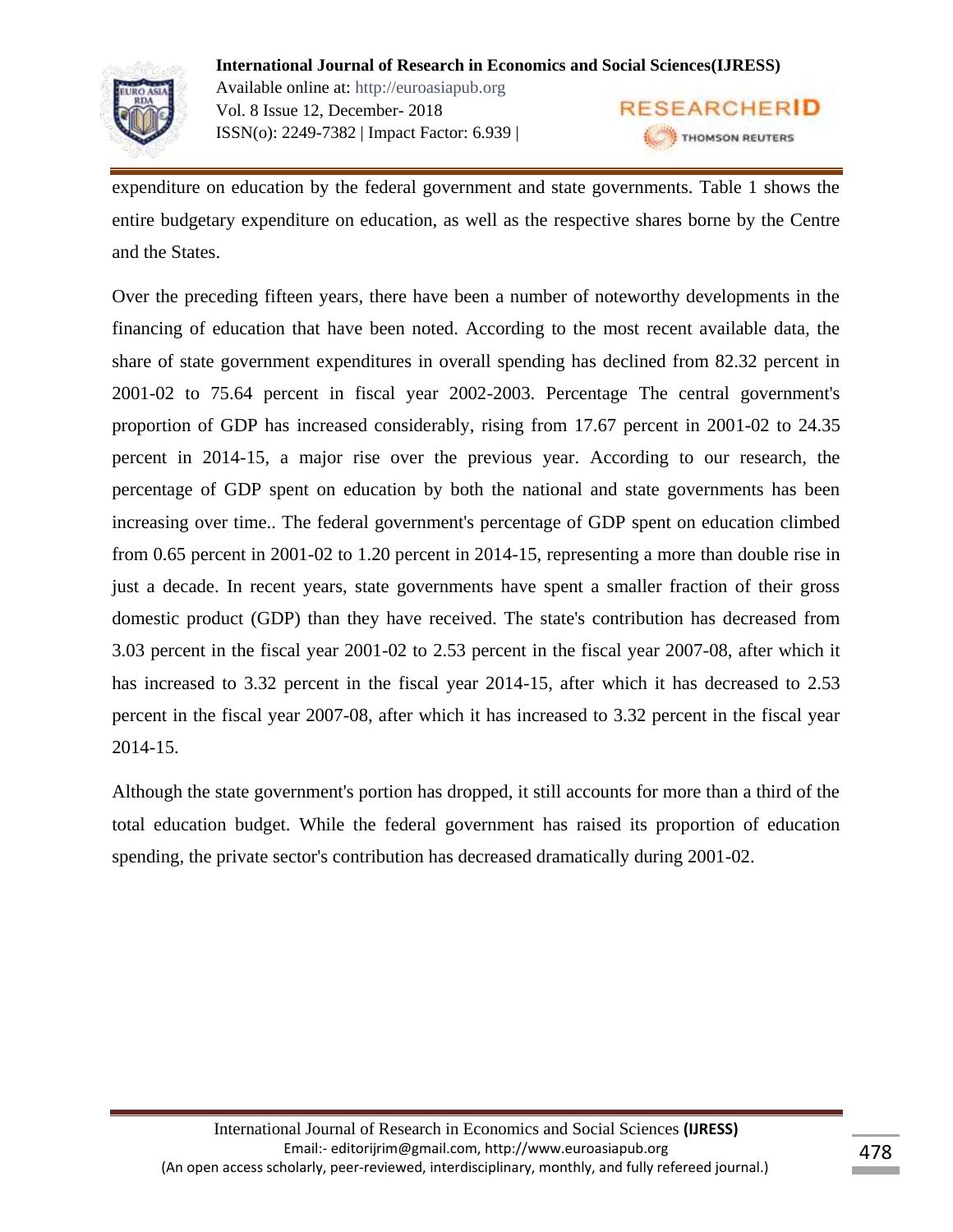Available online at: http://euroasiapub.org Vol. 8 Issue 12, December- 2018 ISSN(o): 2249-7382 | Impact Factor: 6.939 |



# **Table 1: Expenditure on Education by Centre and State Govt. of India (Rs. In crore)**

| Year        | <b>States</b> | <b>AGR</b>               | <b>Centre</b> | <b>AGR</b>               | <b>Total</b> | <b>AGR</b>               | $as\%$     | $as\%$            | $as\%$ of  |
|-------------|---------------|--------------------------|---------------|--------------------------|--------------|--------------------------|------------|-------------------|------------|
|             | (1)           | (1)                      | (2)           | (2)                      | $(1+2)$      | $(1+2)$                  | of         | of                | $GDP(1+2)$ |
|             |               |                          |               |                          |              |                          | <b>GDP</b> | <b>GDP</b>        |            |
|             |               |                          |               |                          |              |                          | (1)        | (2)               |            |
| 2001-02     | 65746.19      | $\overline{\phantom{m}}$ | 14119.52      | $\overline{\phantom{m}}$ | 79865.71     | $\overline{\phantom{m}}$ | 3.03       | 0.65              | 3.68       |
| 2002-03     | 69350.7       | 5.5                      | 16156.63      | 14.4                     | 85507.33     | 7.10                     | 2.97       | 0.69              | 3.66       |
| 2003-04     | 71978.28      | 3.8                      | 17100.97      | 5.8                      | 89079.25     | 4.20                     | 2.74       | 0.65              | 3.4        |
| 2004-05     | 78668.14      | 9.3                      | 18025.96      | 5.4                      | 96694.10     | 8.50                     | 2.65       | 0.61              | 3.26       |
| 2005-06     | 90018.94      | 14.4                     | 23209.77      | 28.8                     | 113228.7     | 17.10                    | 2.66       | 0.68              | 3.34       |
| 2006-07     | 103147.5      | 14.6                     | 34236.52      | 47.5                     | 137384.0     | 21.30                    | 2.61       | 0.87              | 3.48       |
| 2007-08     | 115877.9      | 12.3                     | 39919.37      | 16.6                     | 155797.3     | 13.40                    | 2.53       | 0.87              | 3.4        |
| 2008-09     | 141091.3      | 21.8                     | 47977.59      | 20.2                     | 189068.8     | 21.40                    | 2.66       | 0.9               | 3.56       |
| 2009-10     | 177232.8      | 25.6                     | 64023.23      | 33.4                     | 241256.0     | 27.60                    | 2.9        | 1.05              | 3.95       |
| 2010-11     | 212817.5      | 20.1                     | 80660.73      | 26.0                     | 293478.2     | 21.60                    | 2.94       | 1.11              | 4.05       |
| 2011-12     | 261492.8      | 22.9                     | 89652.98      | 11.1                     | 351145.8     | 19.60                    | 3.12       | 1.07              | 4.18       |
| 2012-13     | 294013.2      | 12.4                     | 109223.3      | 21.8                     | 408421.7     | 16.30                    | 3.13       | 1.16              | 4.29       |
| 2013-14     | 347893.3      | 18.3                     | 124118.2      | 13.6                     | 465142.8     | 13.90                    | 3.26       | 1.18              | 4.44       |
| 2014-15     | 380440.0      | 9.4                      | 122489.3      | $-1.3$                   | 502929.4     | 8.10                     | 3.32       | 1.2               | 4.52       |
| <b>CAGR</b> | 14.46%        | $-$                      | 18.08%        | $-$                      | 15.81%       | $-$                      | --         | $\qquad \qquad -$ | --         |

**Distribution of Public Education Expenditure by Plan and Non-Plan**

We will now look at the distribution of public education expenditure by plan and non-plan. Planned and unplanned expenditure on education are crucial to examine since unplanned expenditure indicates the majority of ongoing expenses in the education sector, whereas planned expenditure reflects the majority of new programmes and initiatives initiated by the government.

It is the portion of budgetary expenditure that is intended to support the projects and programmes outlined in the five-year plan, as well as expenditure on unfinished business from the preceding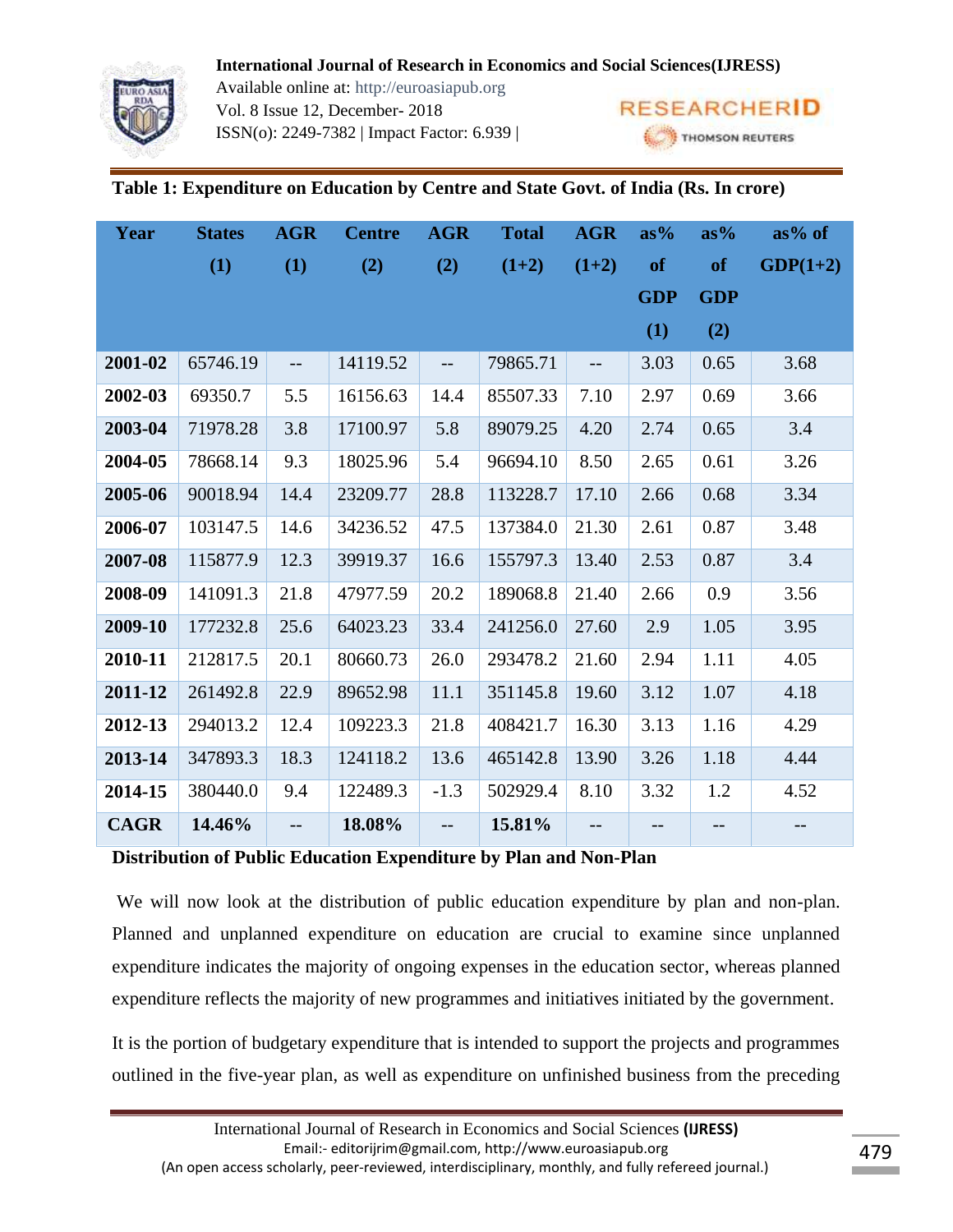

**International Journal of Research in Economics and Social Sciences(IJRESS)** Available online at: http://euroasiapub.org **RESEARCHERID** Vol. 8 Issue 12, December- 2018 ISSN(o): 2249-7382 | Impact Factor: 6.939 | THOMSON REUTERS

plan. The majority of plan expenditure is spent on the creation of assets. Non-plan expenditures are those that are incurred as a result of the operation and maintenance of existing educational infrastructure. After five years have passed, any recurrent components of Plan expenditure on different programmes or projects are reclassified as Non-plan expenditure, which is a category distinct from Plan expenditure. The amount of money spent outside of the plan is likely to rise steadily over time.

Education expenditures totaled \$67.33 billion in the fiscal year 2001-02, with planned expenditures accounting for 67.33 percent of total expenditures and unexpected spending accounting for 32,67 percent of total expenditures. The state government spends the lion's share of its funds on things that were not anticipated. In the revenue account, non-planned expenditure accounted for 89.68 percent of the total expenditure, with planned expenditure accounting for the remaining 10.32 percent of the total expenditure. According to the Central government's plans, roughly 76.52 percent of its education spending would be spent in 2014-15; however, just 25.82 percent of the expenditure on education by states and union territories is scheduled for this year. Following the findings of the study, it was discovered that the share of planned spending in overall education expenditure incurred by the Centre, States, and UTs has increased, whilst the amount of non-planned spending has dropped in recent years. Increasing trends have been observed at the state level, with budgeted expenditures increasing from 10.32 percent to 25.82 percent over the last five years, representing an increase in proportion of total spending. State non-planned expenditures are on a declining trend, with the share of non-planned expenditures falling from 89.68 percent in 2001-02 to 74.18 percent in 2014-15, according to the most recent available data. According to the data, both planned and unplanned spending incurred by the central and state governments collectively exhibit some trends as well. The share of planned expenditure has increased over time, rising from 79.67 percent in 2001-02 to 60.59 percent in 2014-15, whereas the share of non-planned expenditure has dropped with time. (For additional information, see Table 2.)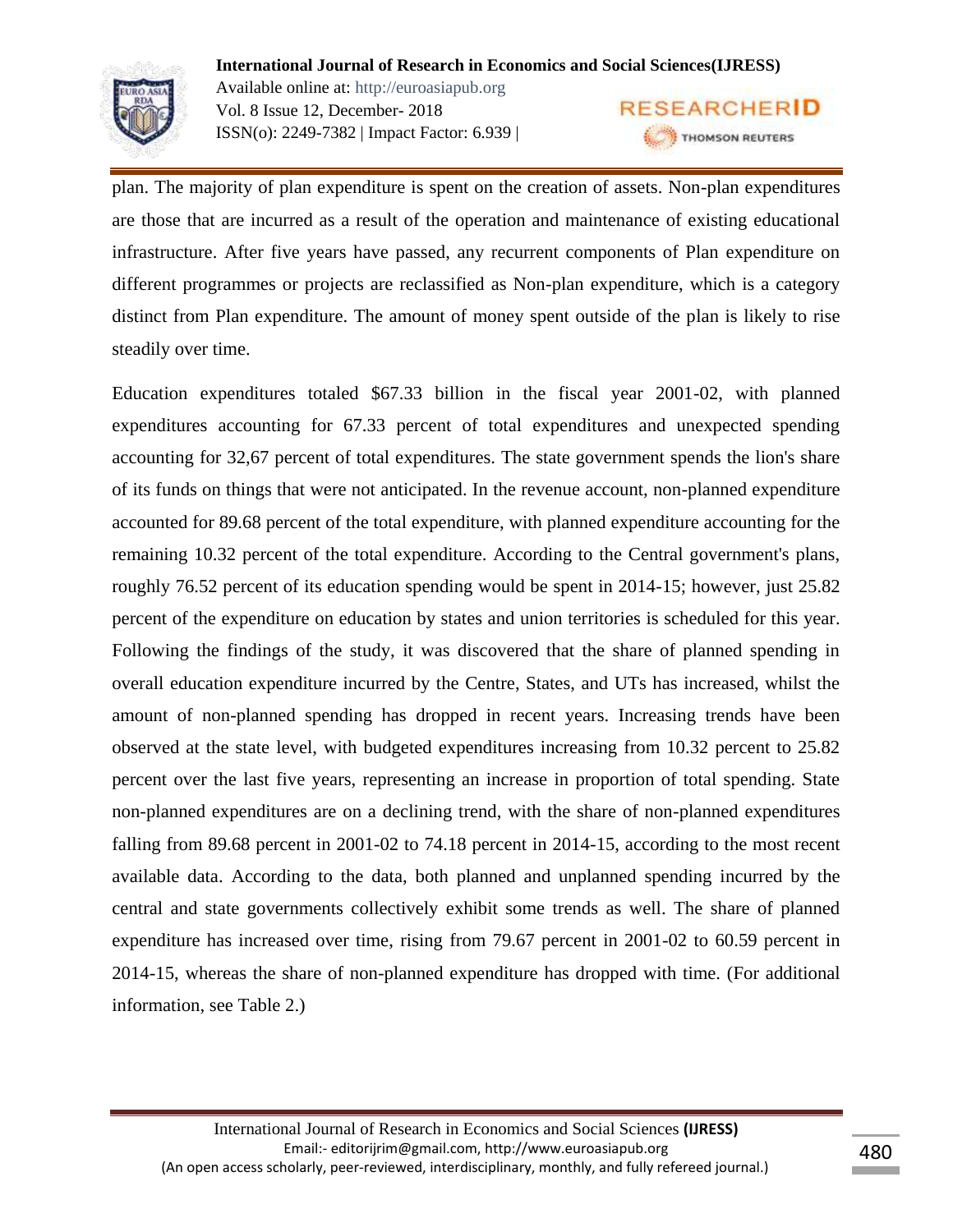

Available online at: http://euroasiapub.org Vol. 8 Issue 12, December- 2018 ISSN(o): 2249-7382 | Impact Factor: 6.939 |



| Table 2: Plan and Non-plan Expenditure on Education |               |              |       |              |       |          |  |
|-----------------------------------------------------|---------------|--------------|-------|--------------|-------|----------|--|
| Year                                                | <b>Centre</b> | <b>State</b> |       | <b>Total</b> |       |          |  |
|                                                     | Plan          | Non-plan     | Plan  | Non-plan     | Plan  | Non-plan |  |
| 2001-02                                             | 67.33         | 32.67        | 10.32 | 89.68        | 20.33 | 79.67    |  |
| 2002-03                                             | 69.43         | 30.57        | 11.65 | 88.35        | 21.19 | 78.81    |  |
| 2003-04                                             | 70.68         | 29.32        | 12.02 | 87.98        | 22.82 | 77.18    |  |
| 2004-05                                             | 71.43         | 28.57        | 12.45 | 87.55        | 23.88 | 76.55    |  |
| 2005-06                                             | 76.97         | 23.03        | 15.32 | 84.68        | 27.92 | 71.08    |  |
| 2006-07                                             | 81.04         | 18.94        | 16.48 | 83.52        | 32.52 | 67.48    |  |
| 2007-08                                             | 82.42         | 17.58        | 16.71 | 83.28        | 33.55 | 66.45    |  |
| 2008-09                                             | 79.67         | 20.33        | 16.47 | 83.53        | 32.51 | 67.49    |  |
| 2009-10                                             | 74.19         | 25.81        | 16.56 | 83.48        | 31.86 | 68.14    |  |
| 2010-11                                             | 80.22         | 19.78        | 20.54 | 79.46        | 35.92 | 64.08    |  |
| 2011-12                                             | 73.40         | 26.6         | 24.28 | 75.72        | 36.7  | 63.30    |  |
| 2012-13                                             | 73.33         | 26.67        | 23.52 | 76.48        | 37.0  | 63.00    |  |
| 2013-14                                             | 74.41         | 25.59        | 25.23 | 74.77        | 38.34 | 61.66    |  |
| 2014-15                                             | 76.52         | 23.48        | 25.82 | 74.18        | 39.41 | 60.59    |  |

**Allocation of Public Expenditure on Education on an Intra-Sectoral Basis**

In India's intra-Sectoral allocation of public expenditure on education, there have been some significant trends identified. Approximately 45 percent of overall educational expenditures went for elementary and secondary education in 2001-02. Since 2001-02, the share of primary education in total expenditure has fluctuated between 40.1 percent in 2006-07 and 45 percent in 2014-15, with the most recent decrease being in the year 2006-07. The percentage of those who have completed secondary education has similarly showed a downward tendency. Its market share peaked at 27.10 percent in the fiscal year 2003-04, after which it began to decline and eventually fell to 24.31 percent in the fiscal year 2014-15. It is expected that the share of the Tertiary sector in overall expenditure will increase from 10.96 percent in 2007-08 to 24.47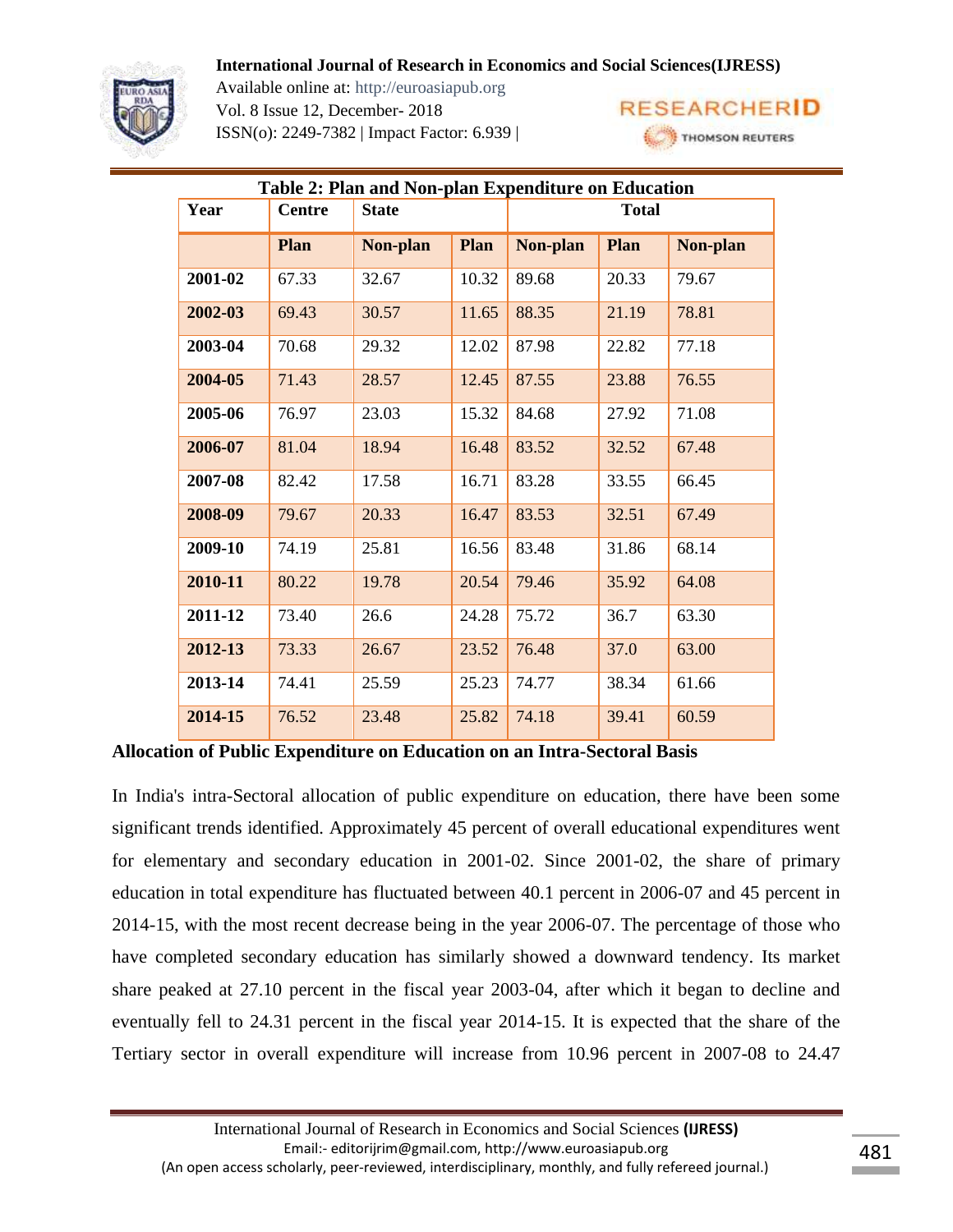

**International Journal of Research in Economics and Social Sciences(IJRESS)** Available online at: http://euroasiapub.org Vol. 8 Issue 12, December- 2018 ISSN(o): 2249-7382 | Impact Factor: 6.939 |

**RESEARCHERID** THOMSON REUTERS

percent in 2008-09. In terms of total educational expenditure, higher education accounts for around 16.16 percent of the total.

# **Table 3: Intra Sectoral allocation of Public Expenditure on Education in India**

| Year    | <b>Exp. on Primary</b> | <b>AGR Primary</b> | <b>Exp. on Secondary</b> | <b>AGR</b> Secondary     | <b>Exp. on Tertiary</b> | <b>AGR Tertiary</b> |
|---------|------------------------|--------------------|--------------------------|--------------------------|-------------------------|---------------------|
|         | <b>Sector</b>          | <b>Sector</b>      | <b>Sector</b>            | <b>Sector</b>            | <b>Sector</b>           | <b>Sector</b>       |
| 2001-02 | 35597.68               | $- -$              | 20875.11                 | $\overline{\phantom{m}}$ | 8756.11                 | --                  |
| 2002-03 | 36206.90               | 1.7%               | 22957.45                 | 10.0%                    | 9223.74                 | 5.3%                |
| 2003-04 | 37629.91               | 3.9%               | 24149.56                 | 5.2%                     | 9278.23                 | 0.6%                |
| 2004-05 | 40586.19               | 7.9%               | 24990.48                 | 3.5%                     | 9562.19                 | 3.1%                |
| 2005-06 | 52722.41               | 29.9%              | 29220.12                 | 16.9%                    | 21871.95                | 128.7%              |
| 2006-07 | 62063.31               | 17.7%              | 31976.72                 | 9.4%                     | 26516.37                | 21.2%               |
| 2007-08 | 69526.25               | 12.0%              | 35805.94                 | 12.0%                    | 38135.27                | 43.8%               |
| 2008-09 | 80313.91               | 15.5%              | 45831.73                 | 28.0%                    | 45946.21                | 20.5%               |
| 2009-10 | 100081.8               | 24.6%              | 62758.56                 | 36.9%                    | 57225.97                | 24.5%               |
| 2010-11 | 123550.8               | 23.4%              | 71358.36                 | 13.7%                    | 62654.18                | 9.5%                |
| 2011-12 | 149164.8               | 20.7%              | 87988.22                 | 23.3%                    | 53900.98                | $-14.0%$            |
| 2012-13 | 159476.3               | 6.9%               | 89938.1                  | 2.2%                     | 62447.76                | 15.9%               |
| 2013-14 | 207428.6               | 30.1%              | 107034.2                 | 19.0%                    | 71139.02                | 13.9%               |
| 2014-15 | 226702.5               | 9.3%               | 122621.3                 | 14.6%                    | 81297.05                | 14.3%               |

**Source:** MHRD, Govt. of India- various issues.

Table 3 shows the inter-sectoral expenditures made by education departments on different sectors within the department for various years in the last decade. During the last fifteen years, the proportions have increased multiple times, as shown in the graph below. Elementary education is expected to get approximately half of total resources over time, with secondary education receiving approximately a third of total resources. The concentration on primary education, combined with education's low ranking in terms of aggregate public expenditure, has slowed the expansion of other areas of education.

# **Conclusion**

Public expenditure on education has contributed for less than 5 percent of overall expenditure as measured as a percentage of GDP in recent years. According to the conclusions of the study, the centre has been playing an increasingly important role in the financing of public education in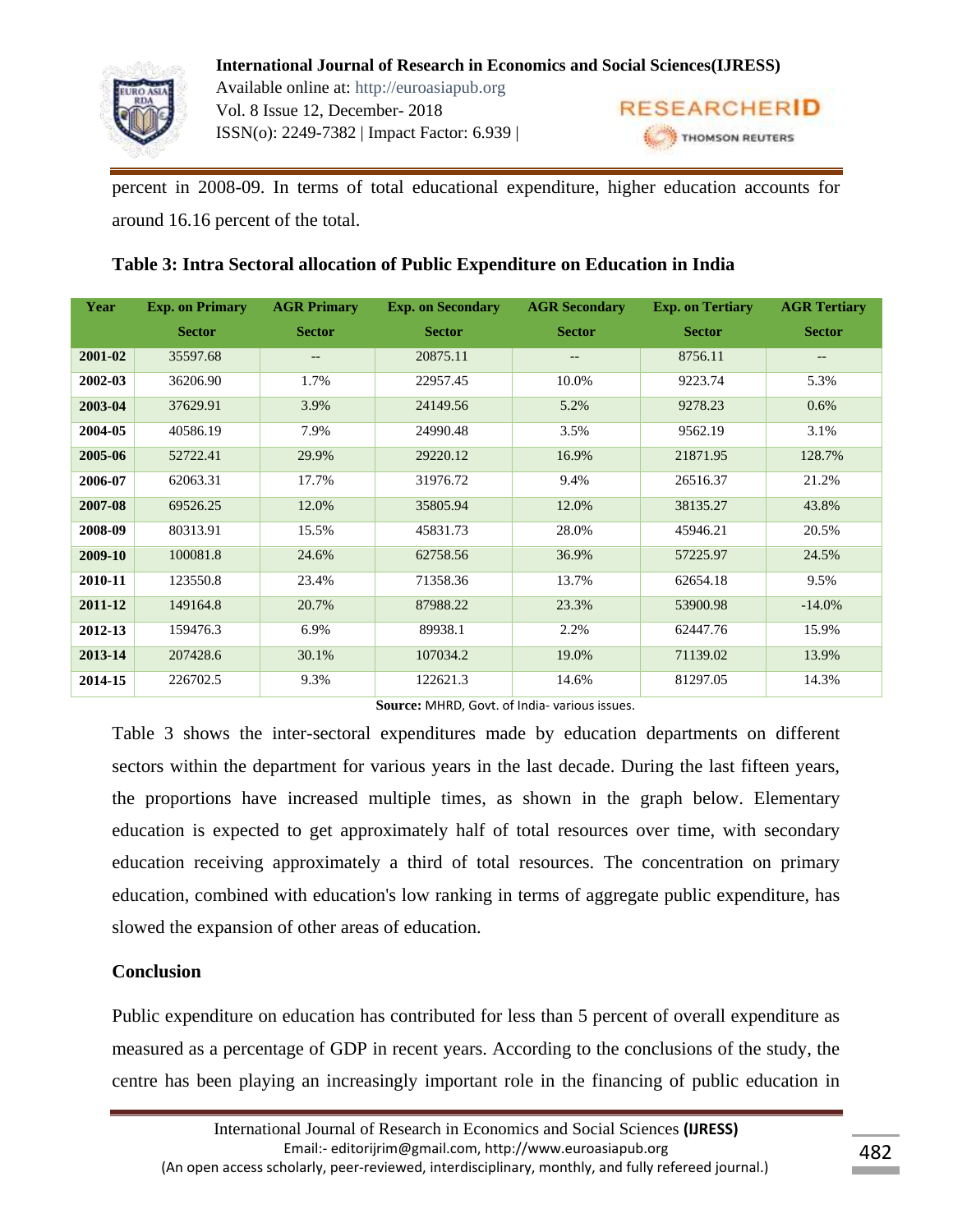

**International Journal of Research in Economics and Social Sciences(IJRESS)** Available online at: http://euroasiapub.org **RESEARCHERID** Vol. 8 Issue 12, December- 2018 ISSN(o): 2249-7382 | Impact Factor: 6.939 | THOMSON REUTERS

recent years. A further point to mention is that education growth in general depends not just on the quantity of money spent on education, but also on how that money is distributed. A developing country like India, which is less developed, has benefited from recent increases in education investment, as demonstrated by this study. It is critical to mobilise resources and increase the efficiency of expenditures in the Education and Training sectors, respectively. All children will be able to properly access and profit from school only when the severity of food security and unemployment-related concerns has been decreased, as well as when some pressing societal issues have been addressed.

# **References**

Abdessalem, T. (2011). Scope, relevance and challenges of financing higher education: The case of Tunisia. Prospects, 41(1), 135-155. doi. 10.1007/s11125-011-9177-7 Aimer, N.M. (2017). The effects of oil price volatility on the economic sectors of Libya. International Journal of Business and Social Research, 6(12), 13-24.

Alsanousi, A.M.A. (2017). The effect of higher education quality on economic growth in Libya. International Journal of Academic Research in Business and Social Sciences, 7(3), 139-149. doi. 10.6007/IJARBSS/v7-i3/2706 Altbach, P.G., Reisberg, L., & Rumbley, L.E. (2009). Trends in Global Higher Education: Tracking an Academic Revolution, Paris: UNESCO

Amerada De, Tanuka E (2008). Public Expenditure on Education in India: Recent Trends and Outcomes. Research Consortium on Educational Outcomes and Poverty, working paper

Amy, L. (2016). Dramatic declines in higher education appropriations: State conditions for budget punctuations. Research in Higher Education, 58(4), 395-429. doi. 10.1007/s11162-016- 9432-0 Andeßner, R., & Greiling, D. (2017). University funding in a globalized World: A step back to the roots? In R. Andeßner, D. Greiling, & R. Vogel (Eds.), Public Sector Management in a Globalized World (pp. 15-37). Wiesbaden: Springer Gabler.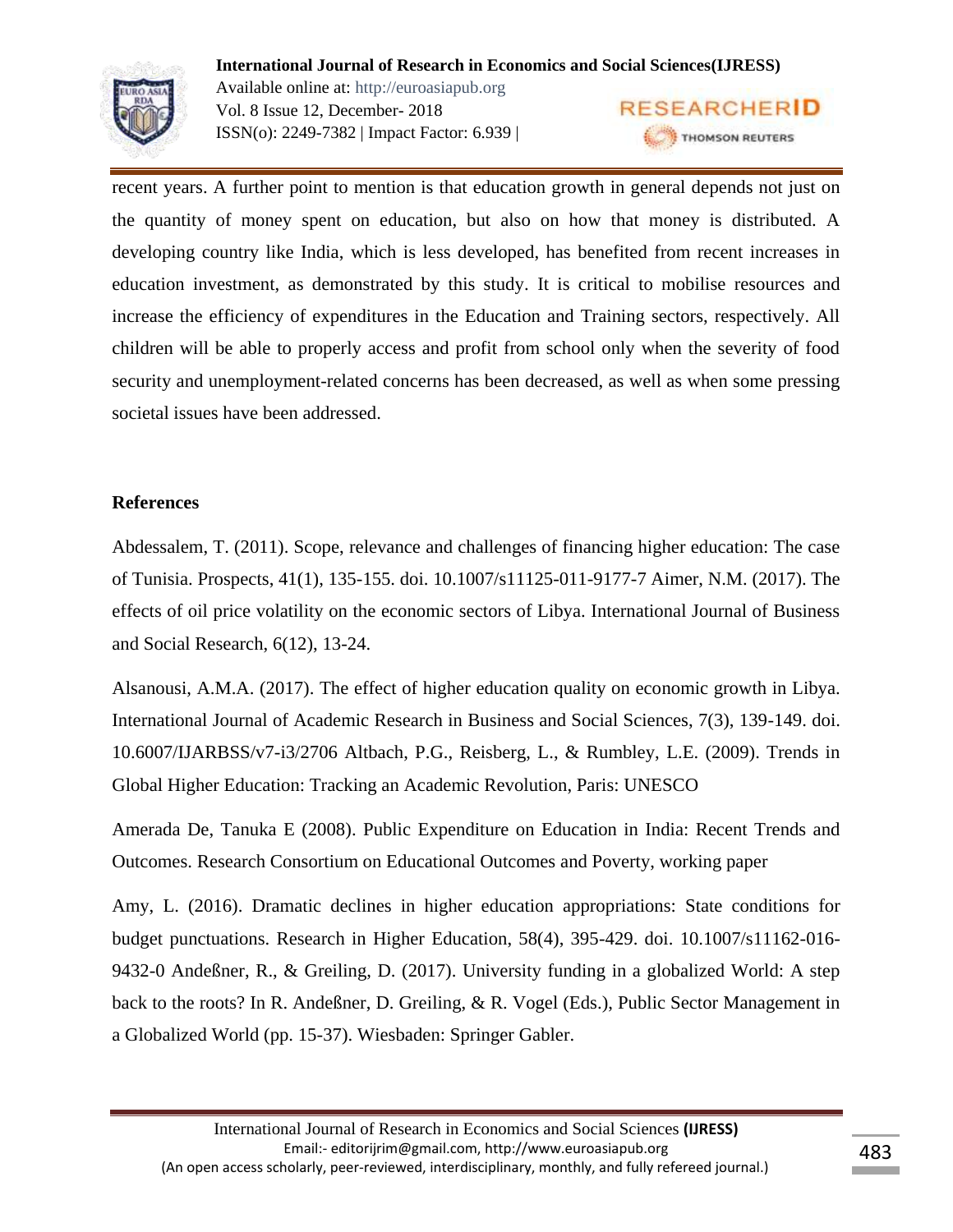

Armbruster, C. (2008). On cost-sharing, tuition fees and income-contingent loans for universal higher education: A new contract between university, student and state? Policy Futures in Education, 6(4), 390-408. doi. 10.2304/pfie.2008.6.4.390

Barr, N. (2004). Higher education funding. Oxford Review of Economic Policy, 20(2), 264-283. doi. 10.1093/oxrep/grh015 Bashir, S., Herath, J., & Gebremedhin, T. (2012). An empirical analysis of higher education and economic growth in West Virginia. Paper presented at the Agricultural and Applied Economics Association Annual meeting of August 12th-14th.

Baum, S., Ma, J., & Payea, K. (2010). Education pays: The benefits of higher education for individuals and society. Trends in higher education, series. No.3. [Retrieved from]. Bendor, J., Glazer, A., & Hammond, T. (2001). Theories of deregulation. Annual Review of Political Science, 4, 235-269. Berger, P.L., & Luckmann, T. (1991). The Social Construction of Reality: A Treatise in the Sociology of Knowledge. Harmondsworth: Penguin.

Bevc, M., & Uršič, S. (2008). Relations between funding, equity, and efficiency of higher education. Education Economics, 16(3), 229-244. doi. 10.1080/09645290802338037 Bloom, D.E., Canning, D., & Chan, K. (2006). Higher education and economic development in Africa, No.102. Washington DC: World Bank.

Boland, R.J., Sharma, A.K., & Afonso, P.S. (2008). Designing management control in hybrid organizations: The role of path creation and morphogenesis. Accounting, Organizations and Society, 33(7), 899-914. doi. 10.1016/j.aos.2008.06.006

Bolli, T., Olivares, M., Bonaccorsi, A., Daraio, C., Aracil, A.G., & Lepori, B. (2016). The differential effects of competitive funding on the production frontier and the efficiency of universities. Economics of Education Review, 52, 91-104. doi. 10.1016/j.econedurev.2016.01.007 Bougroum, M., & Ibourk, A. (2011). Access and equity in financing higher education: The case of Morocco. Prospects, 41(1), 115-134.

Braun, D. (1993). Who governs intermediary agencies? Principal-agent relations in research policy-making. Journal of Public Policy, 13(02), 135-162. doi. 10.1017/S0143814X00000994